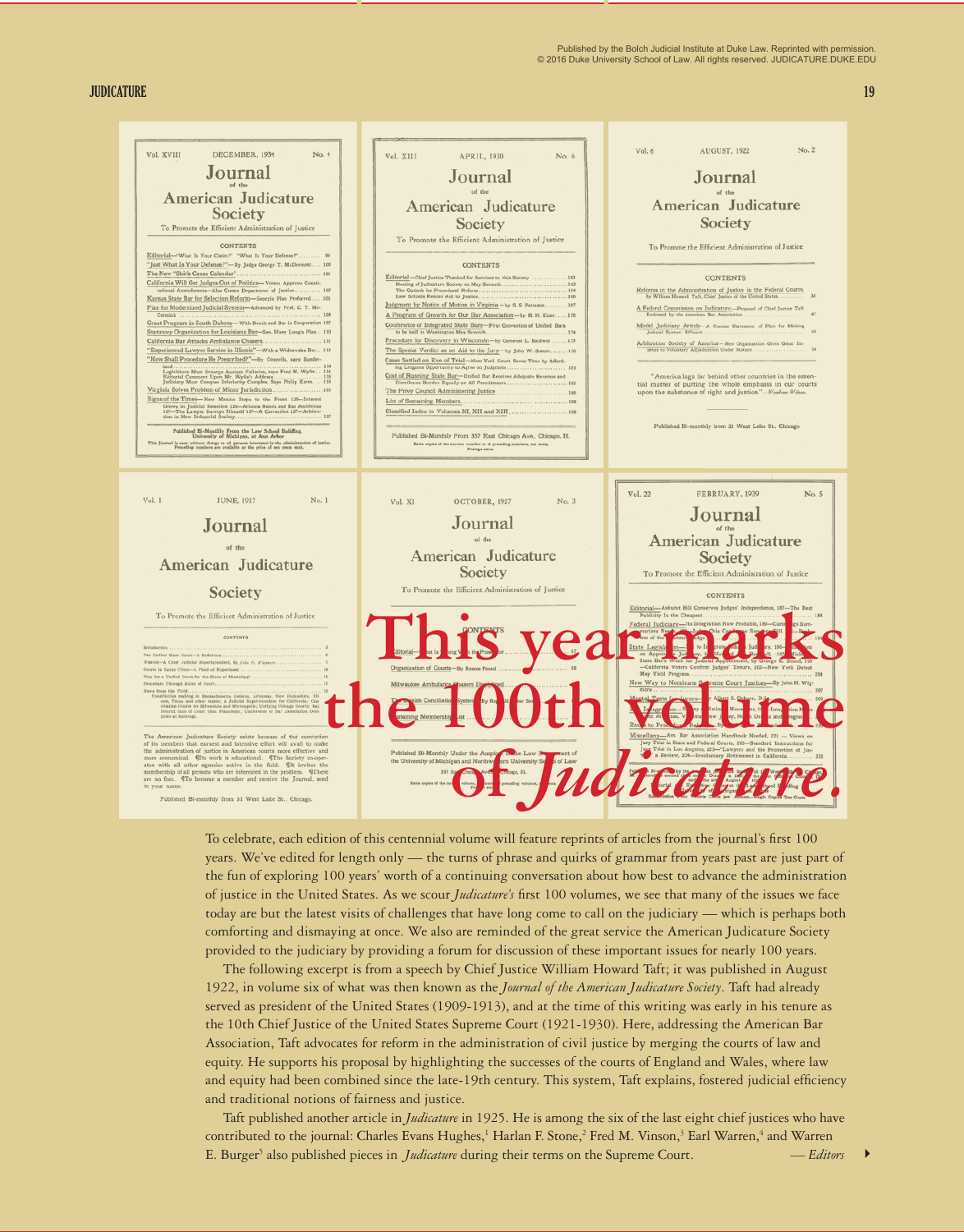**20 VOL. 100 NO. 1**

# **POSSIBLE AND NEEDED REFORMS IN THE ADMINISTRATION OF CIVIL JUSTICE IN THE FEDERAL COURTS<sup>6</sup>**

By William Howard Taft

#### I HOPE YOU FEEL IN A PROPER STATE OF

MIND THIS MORNING, in view of the roof under which you are gathered. I don't know any reason why the distinction was made by which Lord Shaw of Dunfermline<sup>7</sup> should speak in a place where athletic contests had theretofore been had, and I should be assigned to this sacred structure. It was doubtless because they knew that Lord Shaw could be trusted anywhere. I am sorry that we have not had the benefit of this fine church auditorium for all the sessions. I feel in speaking here as if I were enjoying an undue privilege, as if it were denying to others the equal protection of the law, not to give them the same opportunity. However, I shall need your prayers and all your self-restraint to keep your attention to what I have to present to you this morning, because it is going to be dry to the point of satisfying the Anti-Saloon League.

For many years, the disposition of business in the Federal courts of first instance was prompt and satisfactory. This was because the business there was limited, and the force of judges sufficient to dispose of it; but of recent years the business has grown because of the tendency of Congress toward wider regulation of matters plainly within the Federal power which it had not been thought wise theretofore to subject to Federal control. More than that, the general business of the country, and the consequent litigation growing out of it, has increased, so that even in fields always occupied by the Federal courts, the judicial force has proved inadequate. In this situation, the war came on, statutes were multiplied, and gave a special stimulus to Federal business. Since the war there has been a great increase of crimes of all kinds throughout the country. This within the federal jurisdiction has included depredations on interstate commerce, schemes to defraud in which are used facilities furnished by the general government.

Then under the inspiration of the war, traffic in intoxicating liquors was forbidden, and under the same inspiration the 18th Amendment was passed and the Volstead law was put upon the statute books. Prosecutions under this law alone have added to the business in the federal courts certainly ten per cent; while cases growing out of the income and other war taxation, out of war contracts and claims against the government, have made discouraging arrears in many congested centers. The criminal business has usually been first attacked, and the effort to dispose of it has in many jurisdictions completely stopped the work on the civil side. . . .

My suggestions are intended to meet the situation as it is, and to secure some method by which the litigation under existing law may be promptly and justly dispatched. The trial of criminal cases in the Federal Courts is not within the score of this paper. . . .

An important improvement in the civil practice in the Federal Courts is one that in my judgment ought to have been made long ago. It is the abolition of two separate courts, one of equity and one of law, in the consideration of civil cases. It has been preserved in the Federal Court, doubtless out of respect for a distinction which is incorporated in the description of the judicial power granted to the Federal government in the Constituion of the United States. But many state courts have years ao abolished the distinction and properly have brought all litigation in their courts into one form of civil action. . . .

The same problem arose in the courts of England and has been most successfully resolved. By the Judicature Act of 1873, Parliament vested in one tribunal, the Supreme Court of Judicature, the administration of law and equity in every cause coming before it. By subsequent acts, the divisions of that Court were reduced to three divisions: (1) the

This article was first published in the *Journal of the American Judicature Society*, Vol. 6, No. 2, August 1922, and is available on HeinOnline.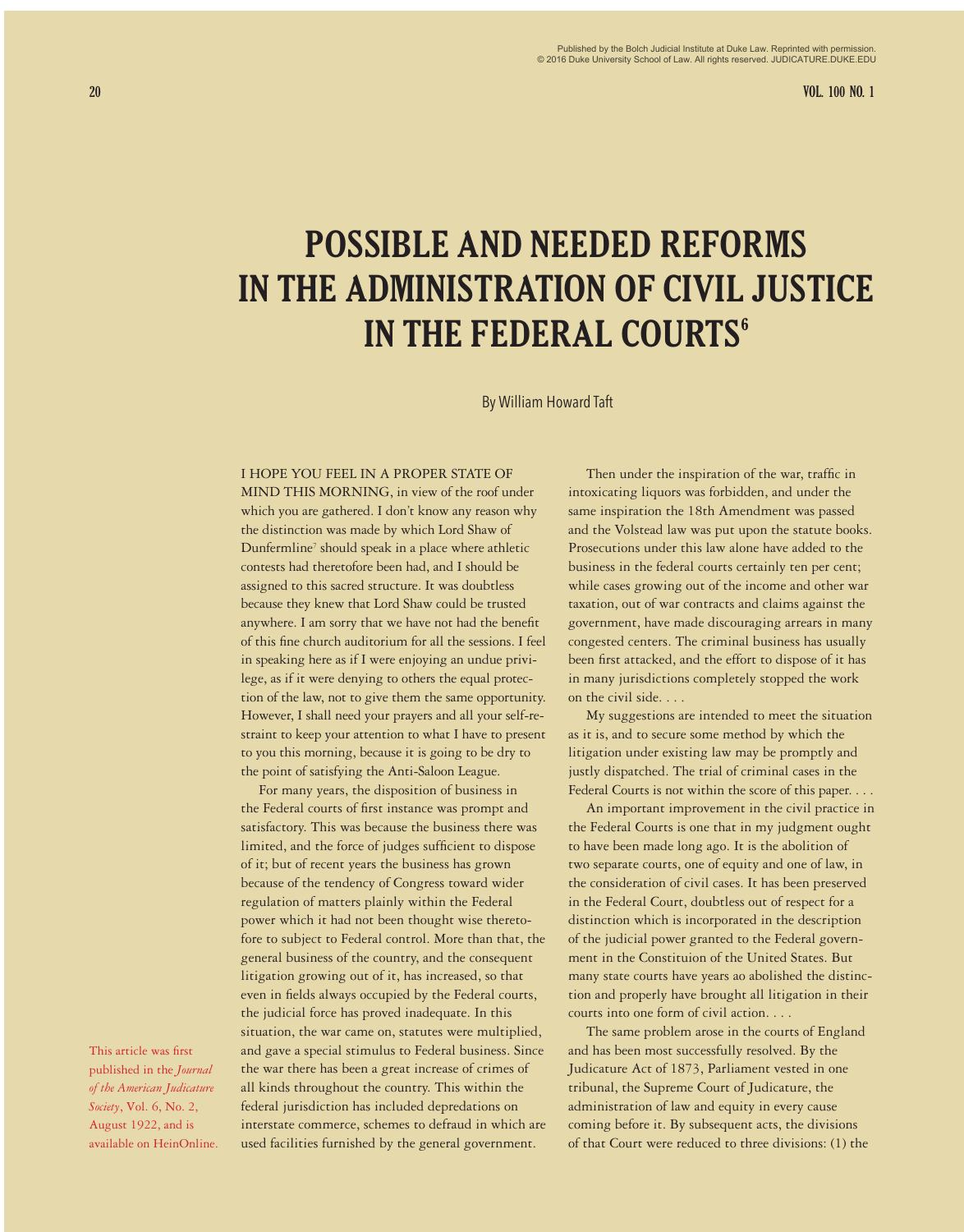### **JUDICATURE 21**

and Admiralty, as they are now. They are all merely parts of the same court, but for convenience the suits are brought in those divisions respectively corresponding to the remedies sought. . . .

## **THE JUDGES MADE RESPONSIBLE**

The means by which this reform [the merger of equity and law] was accomplished and the avowed object of the framers of the rules was to effect "a change in procedure which would enable the Court, at an early stage of the litigation, to obtain control over the suit and exercise a close supervision over the proceedings in the action." Thus could dilatory steps be eliminated, unnecessary discovery prevented, needed discovery promptly had, and the decks quickly cleared for the real nub of the case to be tried. It was first proposed to discard pleadings, but this was abandoned. Suit is begun by service of a writ of summons. Shortly after the appearance of the defendant, a summons for direction is issued to him, at the instance of the plaintiff, requiring him to appear before a Master or Judge to settle the future proceedings in the cause. In the King's Bench this work is done by Masters. In equity and commercial cases it is usually done by the Judge to whom the case is assigned. The Master or Judge makes an order as to the manner in which the cases shall be carried on and tried. In cases in which the original writ is endorsed with notice that the claim is for a fixed sum as upon a contract, a sale of goods, a note or otherwise, and the plaintiff files an affidavit that there is no defense, the Master may require the defendant to file an affidavit showing that he has a good defense and specifying it, before he may file an answer. If he files no such affidavit, summary judgment goes against him. In other cases, the Master or Judge makes an order, fixing time for pleadings and kind of trial, and no step is therefore taken without application to the Master or Judge, so that the latter supervises all discovery sought, decides what is proper, and requires the parties to lay their cards face up upon the table and the real issue of fact and law is promptly made ready for the trial.

I sat with Sir T. Wills Chitty, the learned and most effective Head Master of the King's Bench, and saw the solicitors come in, sometimes barristers come before him to shape up the issues, the pleadings and the directions for trial. He knocked the heads of the parties together so that a clear issue between them was quickly reached.

Demurrers are abolished. An objection in point of law may be made either at or after the trial of the facts. Discovery may be had by a mere letter of inquiry from the solicitor of one party to the other,

Example and any refusal is at once submitted to the Master (Example 20) Alting's Bench; (2) Equity; (3) and Probate, Divorce and any refusal is at once submitted to the Master (Example and Admiralty, as they are now. They and any refusal is at once submitted to the Master or Judge. Should either party object to the orders of a Master, the question can be at once referred to the Judge who is to try the cause and passed on. The pleadings are very simple. They are a statement of claim and an answer. Great freedom is allowed as to joinder of actions and parties and in respect of setoffs and counterclaims. The pleadings are prepared on printed forms prepared for use according to the rules, with details written into the paragraphs. The nature of the claim is stated in a very brief way. A blank paragraph is left in the form for particulars as to the main facts and for reference to documents relied on, copies of which are appended to the pleading. The main facts and the documents upon which each side relies to establish its case or defense are thus brought out by discovery, and all in a very short time. Admissions of important facts are elicited by each side from the other to save formal proof and its expense, on penalty of costs for refusal if the fact proves to be uncontested.

## **ENGLISH PROCEDURE EXPEDITIOUS**

The effect of the administration of justice under these rules can be shown in some degree by reference to the judicial statistics of England and Wales for 1919 in the disposition of cases in the High Court of Justice, King's Bench Division. The summonses issued in the King's Bench Division in a year amounted to 43,140. In 14,244 cases, judgments were entered for the plaintiff. In 386 cases, judgments were entered for the defendant. In 526 cases other judgments were entered than either for the plaintiff or the defendant, making a total of 15,136 judgments entered in the suits brought. This would leave undisposed of about 28,000 writs of summons issued. This sum represents the suits brought which were abandoned or which resulted in satisfaction of the claim without further proceeding beyond the issuing of the summons. Of the judgments rendered, over 9,000 were entered in default of appearance of the defendant; 756 by default other than in default of appearance. 2,684 judgments were entered as summary judgments under Order 14, because the defendant would not make the necessary affidavit to justify his securing leave to answer. One hundred and forty-one judgments were rendered after trial with a jury. Eight hundred and thirty-six judgments were rendered after trial without a jury. Thirty-five were rendered on the report of the official referee. Of the judgments for defendants, 55 were rendered after trial with a jury, and 309 after trial without a jury. This shows how thoroughly the preliminary steps to the preparing of the issue winnows out the cases and disposes of them without further clogging of the docket. 4

He knocked the heads of the parties together so that a clear issue between them was quickly reached.